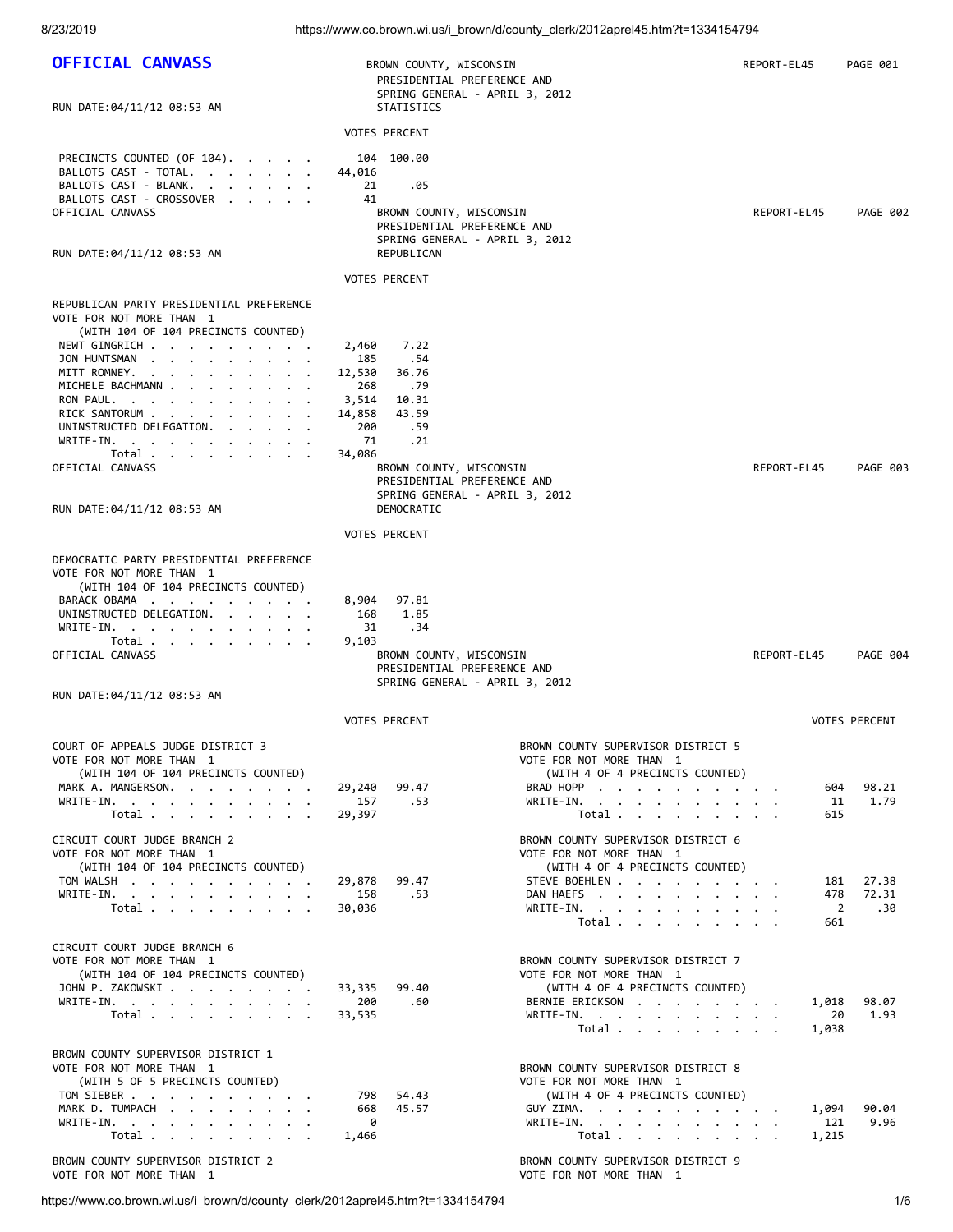## 8/23/2019 https://www.co.brown.wi.us/i\_brown/d/county\_clerk/2012aprel45.htm?t=1334154794

| (WITH 4 OF 4 PRECINCTS COUNTED)     |       |                      | (WITH 5 OF 5 PRECINCTS COUNTED)                        |             |       |                      |
|-------------------------------------|-------|----------------------|--------------------------------------------------------|-------------|-------|----------------------|
| THOMAS J. DE WANE.                  | 1,326 | 98.81                | PATRICK EVANS                                          |             | 1,070 | 98.35                |
| WRITE-IN.                           | 16    | 1.19                 | WRITE-IN.                                              |             | 18    | 1.65                 |
| Total                               | 1,342 |                      | Total $\cdots$ $\cdots$ $\cdots$                       |             | 1,088 |                      |
| BROWN COUNTY SUPERVISOR DISTRICT 3  |       |                      | BROWN COUNTY SUPERVISOR DISTRICT 10                    |             |       |                      |
| VOTE FOR NOT MORE THAN 1            |       |                      | VOTE FOR NOT MORE THAN 1                               |             |       |                      |
| (WITH 5 OF 5 PRECINCTS COUNTED)     |       |                      | (WITH 4 OF 4 PRECINCTS COUNTED)                        |             |       |                      |
| ANDY NICHOLSON.                     | 856   | 97.16                | JOHN A. VANDER LEEST.                                  |             | 1,375 | 96.76                |
| WRITE-IN.                           | 25    | 2.84                 | WRITE-IN.                                              |             | 46    | 3.24                 |
| Total                               | 881   |                      | Total $\cdots$ $\cdots$ $\cdots$                       |             | 1,421 |                      |
| BROWN COUNTY SUPERVISOR DISTRICT 4  |       |                      | BROWN COUNTY SUPERVISOR DISTRICT 11                    |             |       |                      |
| VOTE FOR NOT MORE THAN 1            |       |                      | VOTE FOR NOT MORE THAN 1                               |             |       |                      |
| (WITH 4 OF 4 PRECINCTS COUNTED)     |       |                      | (WITH 4 OF 4 PRECINCTS COUNTED)                        |             |       |                      |
| ERIK W. HOYER                       |       | 543 53.50            | PATRICK J. BUCKLEY                                     |             | 1,449 | 98.84                |
| ROBERT J. MILLER                    | 469   | 46.21                | WRITE-IN.                                              |             | 17    | 1.16                 |
| WRITE-IN.                           | 3     | .30                  | Total                                                  |             | 1,466 |                      |
| Total                               | 1,015 |                      |                                                        |             |       |                      |
| OFFICIAL CANVASS                    |       |                      | BROWN COUNTY, WISCONSIN                                | REPORT-EL45 |       | <b>PAGE 005</b>      |
|                                     |       |                      | PRESIDENTIAL PREFERENCE AND                            |             |       |                      |
| RUN DATE: 04/11/12 08:53 AM         |       |                      | SPRING GENERAL - APRIL 3, 2012                         |             |       |                      |
|                                     |       |                      |                                                        |             |       |                      |
|                                     |       | <b>VOTES PERCENT</b> |                                                        |             |       | <b>VOTES PERCENT</b> |
| BROWN COUNTY SUPERVISOR DISTRICT 12 |       |                      | BROWN COUNTY SUPERVISOR DISTRICT 19                    |             |       |                      |
| VOTE FOR NOT MORE THAN 1            |       |                      | VOTE FOR NOT MORE THAN 1                               |             |       |                      |
| (WITH 5 OF 5 PRECINCTS COUNTED)     |       |                      | (WITH 2 OF 2 PRECINCTS COUNTED)                        |             |       |                      |
| CRAIG FLETCHER.                     | 637   | 44.45                | DAN ROBINSON                                           |             | 1,031 | 53.20                |
| DAVE LANDWEHR                       | 794   | 55.41                | MIKE FLECK                                             |             | 899   | 46.39                |
| WRITE-IN.                           | 2     | .14                  | WRITE-IN.                                              |             | 8     | .41                  |
| Total                               | 1,433 |                      | Total                                                  |             | 1,938 |                      |
| BROWN COUNTY SUPERVISOR DISTRICT 13 |       |                      | BROWN COUNTY SUPERVISOR DISTRICT 20                    |             |       |                      |
| VOTE FOR NOT MORE THAN 1            |       |                      | VOTE FOR NOT MORE THAN 1                               |             |       |                      |
| (WITH 5 OF 5 PRECINCTS COUNTED)     |       |                      | (WITH 7 OF 7 PRECINCTS COUNTED)                        |             |       |                      |
| JIM ANDERSON                        | 535   | 29.97                | BILL CLANCY.                                           |             | 1,543 | 98.91                |
| NORBERT DANTINNE                    | 1,249 | 69.97                | WRITE-IN.                                              |             | 17    | 1.09                 |
| WRITE-IN.                           | 1     | .06                  | Total                                                  |             | 1,560 |                      |
| Total $\cdots$ $\cdots$ $\cdots$    | 1,785 |                      |                                                        |             |       |                      |
|                                     |       |                      | BROWN COUNTY SUPERVISOR DISTRICT 21                    |             |       |                      |
| BROWN COUNTY SUPERVISOR DISTRICT 14 |       |                      | VOTE FOR NOT MORE THAN 1                               |             |       |                      |
| VOTE FOR NOT MORE THAN 1            |       |                      | (WITH 5 OF 5 PRECINCTS COUNTED)                        |             |       |                      |
| (WITH 3 OF 3 PRECINCTS COUNTED)     |       |                      | PATRICK W. WETZEL.                                     |             | 1,145 | 99.65                |
| PAT LA VIOLETTE                     | 1,647 | 99.22                | WRITE-IN.                                              |             | 4     | .35                  |
| WRITE-IN.                           | 13    | .78                  | Total $\cdots$ $\cdots$ $\cdots$                       |             | 1,149 |                      |
| Total $\cdots$ $\cdots$ $\cdots$    | 1,660 |                      |                                                        |             |       |                      |
|                                     |       |                      | BROWN COUNTY SUPERVISOR DISTRICT 22                    |             |       |                      |
| BROWN COUNTY SUPERVISOR DISTRICT 15 |       |                      | VOTE FOR NOT MORE THAN 1                               |             |       |                      |
| VOTE FOR NOT MORE THAN 1            |       |                      | (WITH 5 OF 5 PRECINCTS COUNTED)                        |             |       |                      |
| (WITH 3 OF 3 PRECINCTS COUNTED)     |       |                      | PATRICK W. MOYNIHAN, JR.                               |             | 1,346 | 99.70                |
| PATRICK F. WILLIAMS                 | 681   | 53.71                | WRITE-IN.                                              |             | 4     | .30                  |
| CAROLE ANDREWS.                     | 578   | 45.58                | Total $\cdots$ $\cdots$ $\cdots$                       |             | 1,350 |                      |
| WRITE-IN.                           | 9     | .71                  |                                                        |             |       |                      |
| Total $\cdots$ $\cdots$ $\cdots$    | 1,268 |                      | BROWN COUNTY SUPERVISOR DISTRICT 23                    |             |       |                      |
|                                     |       |                      | VOTE FOR NOT MORE THAN 1                               |             |       |                      |
| BROWN COUNTY SUPERVISOR DISTRICT 16 |       |                      | (WITH 3 OF 3 PRECINCTS COUNTED)                        |             |       |                      |
| VOTE FOR NOT MORE THAN 1            |       |                      | DAVE STEFFEN.                                          |             | 912   | 65.71                |
| (WITH 3 OF 3 PRECINCTS COUNTED)     |       |                      | MARY SCRAY                                             |             | 476   | 34.29                |
| DAVID KASTER                        | 1,332 | 99.70                | WRITE-IN.                                              |             | 0     |                      |
| WRITE-IN.                           | 4     | .30                  | Total $\cdots$ $\cdots$ $\cdots$                       |             | 1,388 |                      |
| Total                               | 1,336 |                      |                                                        |             |       |                      |
|                                     |       |                      | BROWN COUNTY SUPERVISOR DISTRICT 24                    |             |       |                      |
| BROWN COUNTY SUPERVISOR DISTRICT 17 |       |                      | VOTE FOR NOT MORE THAN 1                               |             |       |                      |
| VOTE FOR NOT MORE THAN 1            |       |                      | (WITH 3 OF 3 PRECINCTS COUNTED)                        |             |       |                      |
| (WITH 4 OF 4 PRECINCTS COUNTED)     |       |                      | TIM CARPENTER                                          |             | 930   | 54.13                |
| JOHN VAN DYCK                       | 892   | 51.00                | RICHARD SCHADEWALD                                     |             | 787   | 45.81                |
| VICKY L. VAN VONDEREN               | 857   | 49.00                | WRITE-IN.                                              |             | 1     | .06                  |
| WRITE-IN.                           | 0     |                      | Total                                                  |             | 1,718 |                      |
| Total                               | 1,749 |                      |                                                        |             |       |                      |
|                                     |       |                      | BROWN COUNTY SUPERVISOR DISTRICT 25                    |             |       |                      |
| BROWN COUNTY SUPERVISOR DISTRICT 18 |       |                      | VOTE FOR NOT MORE THAN 1                               |             |       |                      |
| VOTE FOR NOT MORE THAN 1            |       |                      | (WITH 2 OF 2 PRECINCTS COUNTED)                        |             |       |                      |
| (WITH 3 OF 3 PRECINCTS COUNTED)     |       |                      | TOM LUND.                                              |             | 1,504 | 98.56                |
| KRIS SCHULLER                       | 1,277 | 99.38                | WRITE-IN.                                              |             | 22    | 1.44                 |
| WRITE-IN.                           | 8     | .62                  | Total                                                  |             | 1,526 |                      |
| Total $\cdots$ $\cdots$ $\cdots$    | 1,285 |                      |                                                        |             |       |                      |
| OFFICIAL CANVASS                    |       |                      | BROWN COUNTY, WISCONSIN<br>PRESIDENTIAL PREFERENCE AND | REPORT-EL45 |       | <b>PAGE 006</b>      |

https://www.co.brown.wi.us/i\_brown/d/county\_clerk/2012aprel45.htm?t=1334154794 2/6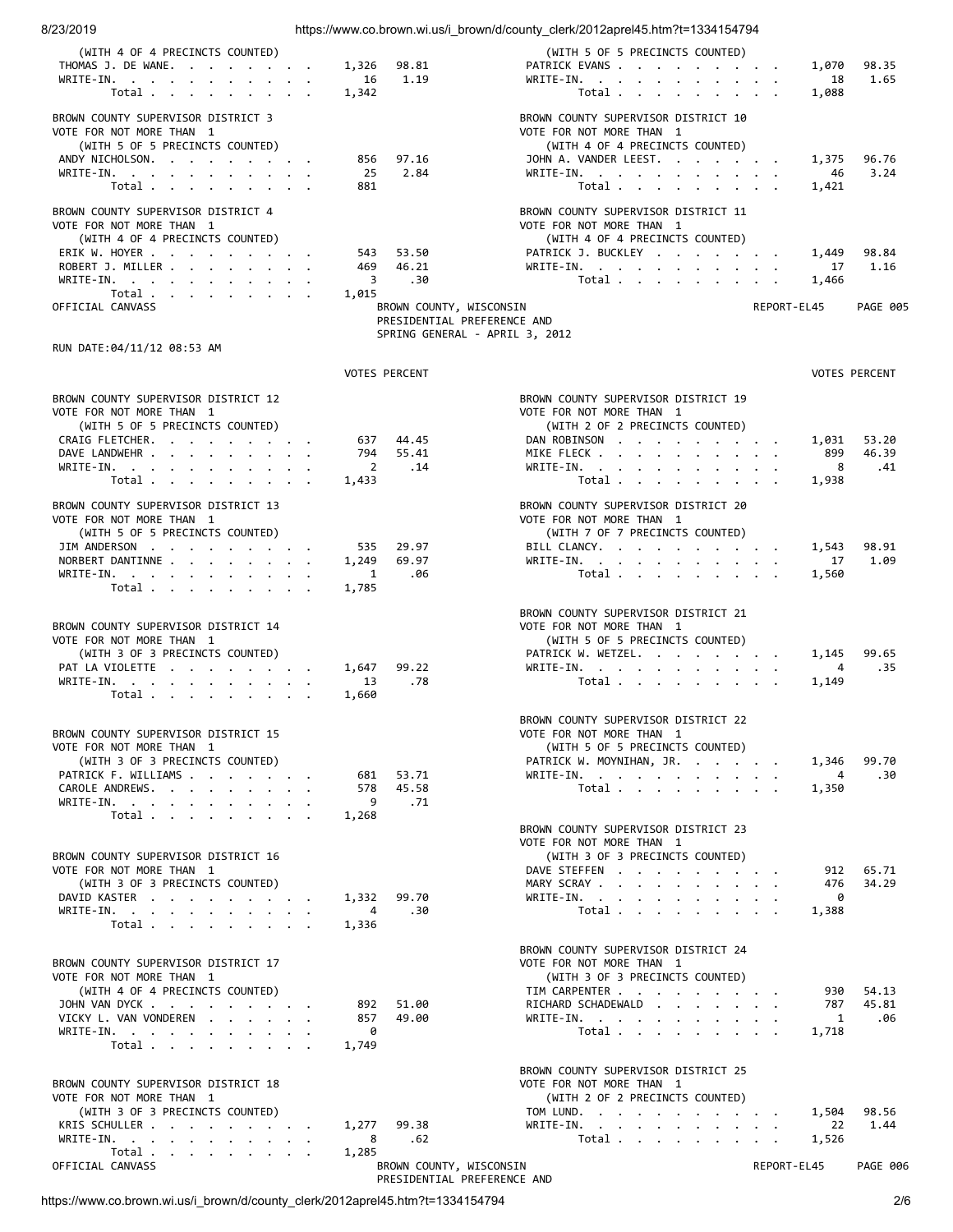RUN DATE:04/11/12 08:53 AM

## 8/23/2019 https://www.co.brown.wi.us/i\_brown/d/county\_clerk/2012aprel45.htm?t=1334154794

SPRING GENERAL - APRIL 3, 2012

|                                                                                                                              |       | <b>VOTES PERCENT</b> | <b>VOTES PERCENT</b>                                                                                                                                                                                                                                                                |          |
|------------------------------------------------------------------------------------------------------------------------------|-------|----------------------|-------------------------------------------------------------------------------------------------------------------------------------------------------------------------------------------------------------------------------------------------------------------------------------|----------|
| BROWN COUNTY SUPERVISOR DISTRICT 26<br>VOTE FOR NOT MORE THAN 1<br>(WITH 4 OF 4 PRECINCTS COUNTED)                           |       |                      | ALLOUEZ VILLAGE TRUSTEE<br>VOTE FOR NOT MORE THAN 3<br>(WITH 5 OF 5 PRECINCTS COUNTED)                                                                                                                                                                                              |          |
| STEVE FEWELL                                                                                                                 | 1,137 | 99.04                | CHRIS CULOTTA<br>320                                                                                                                                                                                                                                                                | 4.25     |
| WRITE-IN.                                                                                                                    | 11    | .96                  | PENNY DART<br>1,128<br>$\cdot$ $\cdot$                                                                                                                                                                                                                                              | 14.97    |
| Total $\cdots$ $\cdots$ $\cdots$                                                                                             | 1,148 |                      | LORI RASMUSSEN.<br>1,235<br>$\mathbf{r}$ , $\mathbf{r}$ , $\mathbf{r}$ , $\mathbf{r}$ , $\mathbf{r}$                                                                                                                                                                                | 16.39    |
|                                                                                                                              |       |                      | MATTHEW HARRIS.<br>496<br>$\cdot$ $\cdot$ $\cdot$ $\cdot$ $\cdot$ $\cdot$                                                                                                                                                                                                           | 6.58     |
|                                                                                                                              |       |                      | ANGIE RUNGE.<br>318                                                                                                                                                                                                                                                                 | 4.22     |
| MULTIJURISDICTIONAL JUDGE T-LAW / V-HOB                                                                                      |       |                      | PAT J. COLLINS.<br>949<br>$\mathbf{r}$ , $\mathbf{r}$ , $\mathbf{r}$ , $\mathbf{r}$ , $\mathbf{r}$                                                                                                                                                                                  | 12.59    |
| VOTE FOR NOT MORE THAN 1                                                                                                     |       |                      | RANDY GAST<br>1,148                                                                                                                                                                                                                                                                 | 15.23    |
| (WITH 4 OF 4 PRECINCTS COUNTED)                                                                                              |       |                      | JIM GENRICH.<br>991<br>$\sim$<br>$\sim$ $\sim$                                                                                                                                                                                                                                      | 13.15    |
| RON J. VAN LANEN                                                                                                             | 1,416 | 99.58                | BOBBIE FREDERICKS.<br>340<br>$\ddot{\phantom{1}}$                                                                                                                                                                                                                                   | 4.51     |
| WRITE-IN.                                                                                                                    | 6     | .42                  | ANDREW E. KERSTEN.<br>591<br>$\ddot{\phantom{1}}$<br>and the contract of the contract of the contract of the contract of the contract of the contract of the contract of the contract of the contract of the contract of the contract of the contract of the contract of the contra | 7.84     |
| Total                                                                                                                        | 1,422 |                      | $WRITE-IN.$<br>20<br>the contract of the contract of the contract of the contract of the contract of the contract of the contract of                                                                                                                                                | .27      |
|                                                                                                                              |       |                      | Total<br>7,536                                                                                                                                                                                                                                                                      |          |
| LAWRENCE TOWN BOARD SUPERVISOR                                                                                               |       |                      |                                                                                                                                                                                                                                                                                     |          |
| VOTE FOR NOT MORE THAN 2                                                                                                     |       |                      | ASHWAUBENON VILLAGE PRESIDENT                                                                                                                                                                                                                                                       |          |
| (WITH 2 OF 2 PRECINCTS COUNTED)                                                                                              |       |                      | VOTE FOR NOT MORE THAN 1                                                                                                                                                                                                                                                            |          |
| RANDY TREML.                                                                                                                 | 469   | 52.11                | (WITH 7 OF 7 PRECINCTS COUNTED)                                                                                                                                                                                                                                                     |          |
| RANDY VANDENACK<br>$\sim$ $\sim$                                                                                             | 431   | 47.89                | MICHAEL W. AUBINGER<br>2,420                                                                                                                                                                                                                                                        | 99.22    |
| WRITE-IN.                                                                                                                    | 0     |                      | WRITE-IN.<br>19                                                                                                                                                                                                                                                                     | .78      |
| Total                                                                                                                        | 900   |                      | Total<br>2,439                                                                                                                                                                                                                                                                      |          |
| LEDGEVIEW TOWN BOARD SUPERVISOR<br>VOTE FOR NOT MORE THAN 2                                                                  |       |                      | ASHWAUBENON VILLAGE TRUSTEE W7-8<br>VOTE FOR NOT MORE THAN 1                                                                                                                                                                                                                        |          |
| (WITH 2 OF 2 PRECINCTS COUNTED)                                                                                              |       |                      | (WITH 2 OF 2 PRECINCTS COUNTED)                                                                                                                                                                                                                                                     |          |
| RENEE VAN ROSSUM                                                                                                             | 678   | 48.33                | MARK WILLIAMS<br>404                                                                                                                                                                                                                                                                | 75.23    |
| ANDY SCHLAG.                                                                                                                 | 715   | 50.96                | JOEL M. OPPERMAN<br>133                                                                                                                                                                                                                                                             | 24.77    |
| WRITE-IN.                                                                                                                    | 10    | .71                  | 0<br>WRITE-IN.                                                                                                                                                                                                                                                                      |          |
| Total $\cdots$ $\cdots$ $\cdots$                                                                                             | 1,403 |                      | Total<br>537                                                                                                                                                                                                                                                                        |          |
| SCOTT TOWN BOARD SUPERVISOR<br>VOTE FOR NOT MORE THAN 2                                                                      |       |                      | ASHWAUBENON VILLAGE TRUSTEE W9-10<br>VOTE FOR NOT MORE THAN 1                                                                                                                                                                                                                       |          |
| (WITH 1 OF 1 PRECINCTS COUNTED)                                                                                              |       |                      | (WITH 1 OF 1 PRECINCTS COUNTED)                                                                                                                                                                                                                                                     |          |
| COLLEEN HARRIS.                                                                                                              | 527   | 56.00                | PAUL LOTTO<br>210                                                                                                                                                                                                                                                                   | 32.86    |
| JEFFREY ZLATOHLAVEK                                                                                                          | 410   | 43.57                | KEN BUKOWSKI<br>428<br>the contract of the contract of the contract of                                                                                                                                                                                                              | 66.98    |
| $WRITE-IN.$                                                                                                                  | 4     | .43                  | 1<br>WRITE-IN, , , , , , , , , ,                                                                                                                                                                                                                                                    | .16      |
| Total $\cdots$ $\cdots$ $\cdots$                                                                                             | 941   |                      | Total $\cdots$ $\cdots$ $\cdots$<br>639                                                                                                                                                                                                                                             |          |
| BAYSHORE SANITARY DISTRICT COMMISSIONER<br>VOTE FOR NOT MORE THAN 1                                                          |       |                      | ASHWAUBENON VILLAGE TRUSTEE W11-12<br>VOTE FOR NOT MORE THAN 1                                                                                                                                                                                                                      |          |
| (WITH 1 OF 1 PRECINCTS COUNTED)                                                                                              |       |                      | (WITH 1 OF 1 PRECINCTS COUNTED)                                                                                                                                                                                                                                                     |          |
| SCOTT R. THOMPSON.                                                                                                           |       | 89 100.00            | MICHAEL J. MALCHESKI.<br>and the contract of the contract of<br>234                                                                                                                                                                                                                 | 57.78    |
| $WRITE-IN.$                                                                                                                  | 0     |                      | DON PAMPERIN<br>170                                                                                                                                                                                                                                                                 | 41.98    |
| Total $\cdots$ $\cdots$ $\cdots$                                                                                             | 89    |                      | 1<br>WRITE-IN.<br>the contract of the contract of the contract of the contract of the contract of<br>Total<br>405                                                                                                                                                                   | .25      |
|                                                                                                                              |       |                      | BELLEVUE VILLAGE PRESIDENT                                                                                                                                                                                                                                                          |          |
|                                                                                                                              |       |                      | VOTE FOR NOT MORE THAN 1<br>(WITH 3 OF 3 PRECINCTS COUNTED)                                                                                                                                                                                                                         |          |
|                                                                                                                              |       |                      | CRAIG BEYL<br>1,801                                                                                                                                                                                                                                                                 | 99.01    |
|                                                                                                                              |       |                      | WRITE-IN.<br>18<br>the contract of the contract of the contract of the contract of the contract of the contract of the contract of                                                                                                                                                  | .99      |
|                                                                                                                              |       |                      | Total $\cdots$ $\cdots$ $\cdots$<br>1,819                                                                                                                                                                                                                                           |          |
| OFFICIAL CANVASS                                                                                                             |       |                      | BROWN COUNTY, WISCONSIN<br>REPORT-EL45<br>PRESIDENTIAL PREFERENCE AND<br>SPRING GENERAL - APRIL 3, 2012                                                                                                                                                                             | PAGE 007 |
| RUN DATE:04/11/12 08:53 AM                                                                                                   |       |                      |                                                                                                                                                                                                                                                                                     |          |
|                                                                                                                              |       | <b>VOTES PERCENT</b> | <b>VOTES PERCENT</b>                                                                                                                                                                                                                                                                |          |
| BELLEVUE VILLAGE TRUSTEE                                                                                                     |       |                      | HOWARD VILLAGE TRUSTEE WARDS 9-10                                                                                                                                                                                                                                                   |          |
| VOTE FOR NOT MORE THAN 2<br>(WITH 3 OF 3 PRECINCTS COUNTED)                                                                  |       |                      | VOTE FOR NOT MORE THAN 1<br>(WITH 1 OF 1 PRECINCTS COUNTED)                                                                                                                                                                                                                         |          |
| JON SOYRING.                                                                                                                 | 393   | 10.67                | JIM LEMORANDE<br>365                                                                                                                                                                                                                                                                | 98.65    |
| ADAM GAUTHIER                                                                                                                | 667   | 18.11                | 5<br>WRITE-IN.<br><u>in the second contract of the second contract of the second contract of the second contract of the second contract of the second contract of the second contract of the second contract of the second contract of the second </u>                              | 1.35     |
| STEVE SOUKUP<br>the contract of the contract of the                                                                          | 1,512 | 41.05                | Total<br>370                                                                                                                                                                                                                                                                        |          |
| TOM KATERS                                                                                                                   | 1,101 | 29.89                |                                                                                                                                                                                                                                                                                     |          |
| WRITE-IN.<br>the contract of the contract of the contract of the contract of the contract of the contract of the contract of | 10    | .27                  |                                                                                                                                                                                                                                                                                     |          |
| Total                                                                                                                        | 3,683 |                      | HOWARD VILLAGE TRUSTEE WARDS 11-12<br>VOTE FOR NOT MORE THAN 1<br>(WITH 1 OF 1 PRECINCTS COUNTED)                                                                                                                                                                                   |          |
| BELLEVUE VILLAGE MUNICIPAL JUDGE                                                                                             |       |                      | RAYMOND SUENNEN<br>408                                                                                                                                                                                                                                                              | 99.03    |
| VOTE FOR NOT MORE THAN 1                                                                                                     |       |                      | WRITE-IN.<br><u>in the second contract of the second contract of the second contract of the second contract of the second contract of the second contract of the second contract of the second contract of the second contract of the second </u><br>4                              | .97      |
| (WITH 3 OF 3 PRECINCTS COUNTED)                                                                                              |       |                      | Total<br>412                                                                                                                                                                                                                                                                        |          |
| RON METZLER.                                                                                                                 | 1,820 | 99.45                |                                                                                                                                                                                                                                                                                     |          |
| WRITE-IN.                                                                                                                    | 10    | .55                  |                                                                                                                                                                                                                                                                                     |          |

 Total . . . . . . . . . 1,830 PULASKI VILLAGE TRUSTEE VOTE FOR NOT MORE THAN 3

(WITH 1 OF 1 PRECINCTS COUNTED)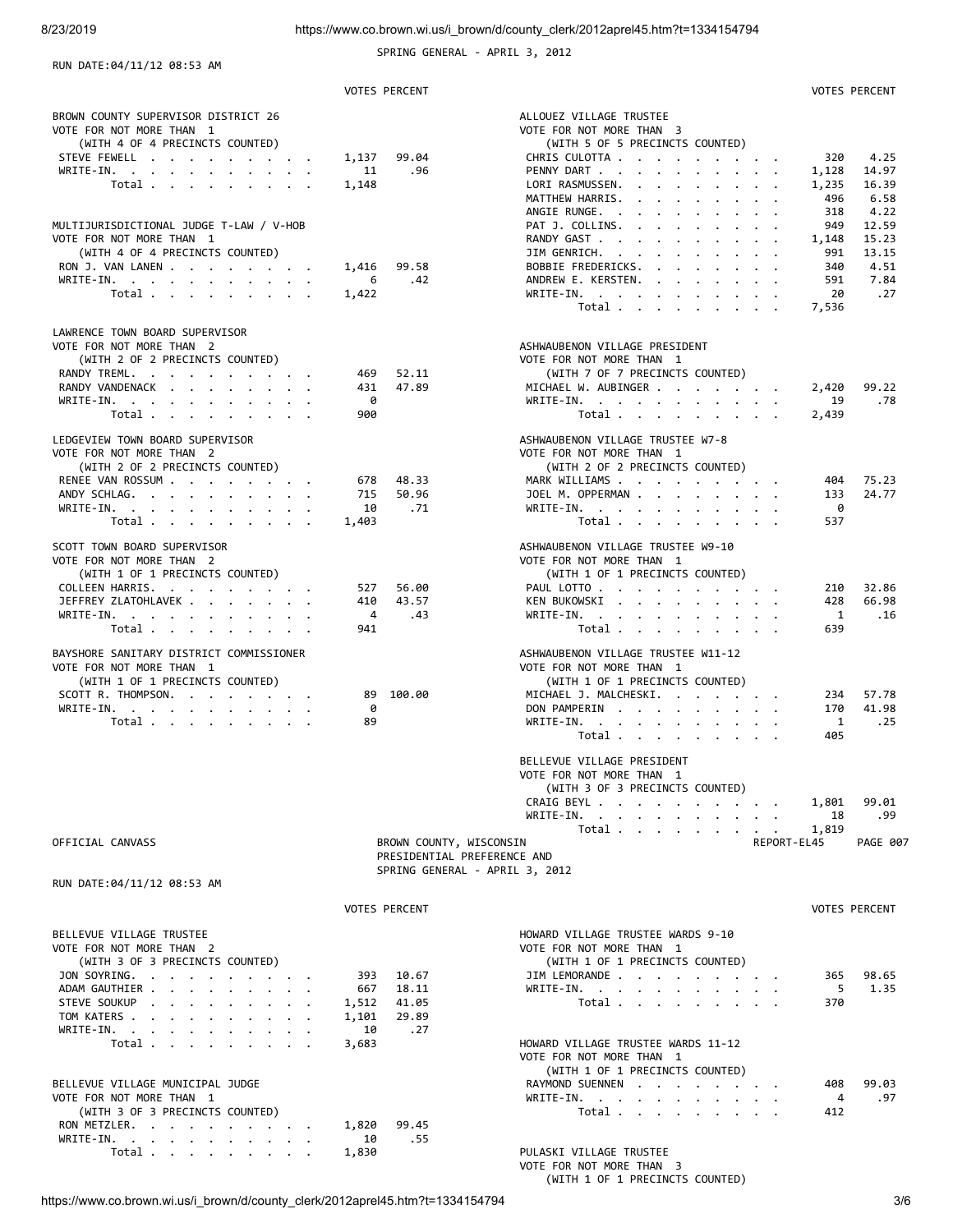| 8/23/2019                                                                                                                                                                                                                                         |            |                      | https://www.co.brown.wi.us/i_brown/d/county_clerk/2012aprel45.htm?t=1334154794 |                                                                 |                 |             |                      |
|---------------------------------------------------------------------------------------------------------------------------------------------------------------------------------------------------------------------------------------------------|------------|----------------------|--------------------------------------------------------------------------------|-----------------------------------------------------------------|-----------------|-------------|----------------------|
| DENMARK VILLAGE TRUSTEE                                                                                                                                                                                                                           |            |                      | ROBERT VAN LANNEN.                                                             |                                                                 |                 | 257         | 16.08                |
| VOTE FOR NOT MORE THAN 3                                                                                                                                                                                                                          |            |                      | CHRIS SMITH.                                                                   |                                                                 |                 | 279         | 17.46                |
| (WITH 1 OF 1 PRECINCTS COUNTED)                                                                                                                                                                                                                   |            |                      | DOUG PRENTICE                                                                  |                                                                 |                 | 384         | 24.03                |
| SHAWN BRADY.                                                                                                                                                                                                                                      | 209        | 31.38                | RICHARD E. STYCZYNSKI                                                          |                                                                 |                 | 233         | 14.58                |
| BRANDON WOTACHEK                                                                                                                                                                                                                                  | 215        | 32.28                | ROGER BRZECZKOWSKI                                                             | $\mathbf{a}$ and $\mathbf{a}$ and $\mathbf{a}$ and $\mathbf{a}$ |                 | 242         | 15.14                |
| LAUREL TOWNS                                                                                                                                                                                                                                      | 233        | 34.98                | VIKKI ROBOKOFF.                                                                |                                                                 |                 | 198         | 12.39                |
| WRITE-IN.<br><u>in the second contract of the second contract of the second contract of the second contract of the second contract of the second contract of the second contract of the second contract of the second contract of the second </u> | 9          | 1.35                 | WRITE-IN.                                                                      |                                                                 |                 | 5           | .31                  |
| Total                                                                                                                                                                                                                                             | 666        |                      | Total                                                                          |                                                                 |                 | 1,598       |                      |
| HOBART VILLAGE TRUSTEE                                                                                                                                                                                                                            |            |                      | SUAMICO VILLAGE TRUSTEE                                                        |                                                                 |                 |             |                      |
| VOTE FOR NOT MORE THAN 2                                                                                                                                                                                                                          |            |                      | VOTE FOR NOT MORE THAN 2                                                       |                                                                 |                 |             |                      |
| (WITH 2 OF 2 PRECINCTS COUNTED)                                                                                                                                                                                                                   |            | 52.25                | (WITH 3 OF 3 PRECINCTS COUNTED)<br>MATTHEW ATHEY                               |                                                                 |                 | 987         | 25.78                |
| DEBBIE SCHUMACHER.<br>ED KAZIK.                                                                                                                                                                                                                   | 756<br>676 | 46.72                | DENNIS O'DONNELL                                                               |                                                                 |                 | 696         | 18.18                |
| WRITE-IN.                                                                                                                                                                                                                                         | 15         | 1.04                 | MICHELLE ECKERT                                                                |                                                                 |                 | 1,042       | 27.21                |
| Total                                                                                                                                                                                                                                             | 1,447      |                      | DANIEL A. RODDAN                                                               |                                                                 |                 | 1,098       | 28.68                |
|                                                                                                                                                                                                                                                   |            |                      | WRITE-IN.                                                                      |                                                                 |                 | 6           | .16                  |
|                                                                                                                                                                                                                                                   |            |                      | Total                                                                          |                                                                 |                 | 3,829       |                      |
| HOWARD VILLAGE TRUSTEE WARDS 5-6                                                                                                                                                                                                                  |            |                      |                                                                                |                                                                 |                 |             |                      |
| VOTE FOR NOT MORE THAN 1                                                                                                                                                                                                                          |            |                      |                                                                                |                                                                 |                 |             |                      |
| (WITH 1 OF 1 PRECINCTS COUNTED)<br>CATHY HUGHES                                                                                                                                                                                                   | 241        | 99.59                | WRIGHTSTOWN VILLAGE PRESIDENT<br>VOTE FOR NOT MORE THAN 1                      |                                                                 |                 |             |                      |
| WRITE-IN.                                                                                                                                                                                                                                         | 1          | .41                  | (WITH 1 OF 1 PRECINCTS COUNTED)                                                |                                                                 |                 |             |                      |
| Total                                                                                                                                                                                                                                             | 242        |                      | DEAN J. ERICKSON                                                               |                                                                 |                 | 387         | 97.73                |
|                                                                                                                                                                                                                                                   |            |                      | WRITE-IN.                                                                      |                                                                 |                 | 9           | 2.27                 |
|                                                                                                                                                                                                                                                   |            |                      | Total                                                                          |                                                                 |                 | 396         |                      |
| HOWARD VILLAGE TRUSTEE WARDS 7-8                                                                                                                                                                                                                  |            |                      |                                                                                |                                                                 |                 |             |                      |
| VOTE FOR NOT MORE THAN 1                                                                                                                                                                                                                          |            |                      |                                                                                |                                                                 |                 |             |                      |
| (WITH 1 OF 1 PRECINCTS COUNTED)                                                                                                                                                                                                                   |            |                      | WRIGHTSTOWN VILLAGE TRUSTEE                                                    |                                                                 |                 |             |                      |
| MIKE HOPPE.<br>GEORGE B. SPEAKER.                                                                                                                                                                                                                 | 234<br>245 | 48.75<br>51.04       | VOTE FOR NOT MORE THAN 3<br>(WITH 1 OF 1 PRECINCTS COUNTED)                    |                                                                 |                 |             |                      |
| WRITE-IN.                                                                                                                                                                                                                                         | 1          | .21                  | LARRY BOUSLEY                                                                  |                                                                 |                 | 323         | 46.47                |
| Total                                                                                                                                                                                                                                             | 480        |                      | KAREN CURRY.                                                                   |                                                                 |                 | 321         | 46.19                |
|                                                                                                                                                                                                                                                   |            |                      | WRITE-IN.                                                                      |                                                                 |                 | 51          | 7.34                 |
|                                                                                                                                                                                                                                                   |            |                      | Total                                                                          |                                                                 |                 | 695         |                      |
| OFFICIAL CANVASS                                                                                                                                                                                                                                  |            |                      | BROWN COUNTY, WISCONSIN                                                        |                                                                 |                 | REPORT-EL45 | <b>PAGE 008</b>      |
|                                                                                                                                                                                                                                                   |            |                      | PRESIDENTIAL PREFERENCE AND                                                    |                                                                 |                 |             |                      |
|                                                                                                                                                                                                                                                   |            |                      | SPRING GENERAL - APRIL 3, 2012                                                 |                                                                 |                 |             |                      |
| RUN DATE:04/11/12 08:53 AM                                                                                                                                                                                                                        |            |                      |                                                                                |                                                                 |                 |             |                      |
|                                                                                                                                                                                                                                                   |            |                      |                                                                                |                                                                 |                 |             |                      |
|                                                                                                                                                                                                                                                   |            | <b>VOTES PERCENT</b> |                                                                                |                                                                 |                 |             | <b>VOTES PERCENT</b> |
|                                                                                                                                                                                                                                                   |            |                      |                                                                                |                                                                 |                 |             |                      |
| WRIGHTSTOWN VILLAGE MUNICIPAL JUDGE                                                                                                                                                                                                               |            |                      | GREEN BAY CITY ALDERPERSON DISTRICT 2                                          |                                                                 |                 |             |                      |
| VOTE FOR NOT MORE THAN 1                                                                                                                                                                                                                          |            |                      | VOTE FOR NOT MORE THAN 1                                                       |                                                                 |                 |             |                      |
| (WITH 1 OF 1 PRECINCTS COUNTED)                                                                                                                                                                                                                   |            |                      | (WITH 4 OF 4 PRECINCTS COUNTED)                                                |                                                                 |                 |             |                      |
| QUINN P. CAVANAUGH                                                                                                                                                                                                                                | 162        | 38.03                | THOMAS J. DE WANE.                                                             |                                                                 |                 | 1,210       | 98.94                |
| JOHN L. DE WANE                                                                                                                                                                                                                                   | 263        | 61.74                | WRITE-IN.                                                                      |                                                                 | $\cdot$ $\cdot$ | 13          | 1.06                 |
| WRITE-IN.<br>Total                                                                                                                                                                                                                                | 1<br>426   | .23                  | Total                                                                          |                                                                 |                 | 1,223       |                      |
|                                                                                                                                                                                                                                                   |            |                      |                                                                                |                                                                 |                 |             |                      |
|                                                                                                                                                                                                                                                   |            |                      | GREEN BAY CITY ALDERPERSON DISTRICT 3                                          |                                                                 |                 |             |                      |
| DE PERE CITY MAYOR                                                                                                                                                                                                                                |            |                      | VOTE FOR NOT MORE THAN 1                                                       |                                                                 |                 |             |                      |
| VOTE FOR NOT MORE THAN 1                                                                                                                                                                                                                          |            |                      | (WITH 4 OF 4 PRECINCTS COUNTED)                                                |                                                                 |                 |             |                      |
| (WITH 9 OF 9 PRECINCTS COUNTED)                                                                                                                                                                                                                   |            |                      | JOSEPH R. PROSSER.                                                             |                                                                 |                 | 251         | 30.57                |
| DONNA GILSON                                                                                                                                                                                                                                      |            | 1,393 31.11          | ANDY NICHOLSON.                                                                |                                                                 |                 | 569         | 69.31                |
| MICHAEL J. WALSH<br>WRITE-IN.                                                                                                                                                                                                                     | 3,075<br>9 | 68.68<br>.20         | WRITE-IN.<br>Total                                                             |                                                                 |                 | 1<br>821    | .12                  |
| Total                                                                                                                                                                                                                                             | 4,477      |                      |                                                                                |                                                                 |                 |             |                      |
|                                                                                                                                                                                                                                                   |            |                      |                                                                                |                                                                 |                 |             |                      |
|                                                                                                                                                                                                                                                   |            |                      | GREEN BAY CITY ALDERPERSON DISTRICT 4                                          |                                                                 |                 |             |                      |
| DE PERE CITY ALDERPERSON DISTRICT 1                                                                                                                                                                                                               |            |                      | VOTE FOR NOT MORE THAN 1                                                       |                                                                 |                 |             |                      |
| VOTE FOR NOT MORE THAN 1                                                                                                                                                                                                                          |            |                      | (WITH 4 OF 4 PRECINCTS COUNTED)                                                |                                                                 |                 |             |                      |
| (WITH 2 OF 2 PRECINCTS COUNTED)<br>JAMES BOYD                                                                                                                                                                                                     | 1,235      | 98.88                | DANIEL J. BINS.<br>TIMOTHY A. DEWANE.                                          |                                                                 |                 | 587<br>602  | 49.33<br>50.59       |
| WRITE-IN.                                                                                                                                                                                                                                         | 14         | 1.12                 | WRITE-IN.                                                                      |                                                                 |                 | 1           | .08                  |
| Total                                                                                                                                                                                                                                             | 1,249      |                      | Total                                                                          |                                                                 |                 | 1,190       |                      |
|                                                                                                                                                                                                                                                   |            |                      |                                                                                |                                                                 |                 |             |                      |
| DE PERE CITY ALDERPERSON DISTRICT 2                                                                                                                                                                                                               |            |                      | GREEN BAY CITY ALDERPERSON DISTRICT 5                                          |                                                                 |                 |             |                      |
| VOTE FOR NOT MORE THAN 1                                                                                                                                                                                                                          |            |                      | VOTE FOR NOT MORE THAN 1                                                       |                                                                 |                 |             |                      |
| (WITH 2 OF 2 PRECINCTS COUNTED)                                                                                                                                                                                                                   |            |                      | (WITH 4 OF 4 PRECINCTS COUNTED)                                                |                                                                 |                 |             |                      |
| JIM KNEISZEL                                                                                                                                                                                                                                      | 790        | 99.37                | BRAD HOPP                                                                      |                                                                 |                 | 260         | 27.25                |
| WRITE-IN.<br>Total                                                                                                                                                                                                                                | 5<br>795   | .63                  | AMY KOCHA                                                                      |                                                                 |                 | 690<br>4    | 72.33<br>.42         |
|                                                                                                                                                                                                                                                   |            |                      | WRITE-IN.<br>Total $\cdots$ $\cdots$ $\cdots$                                  |                                                                 |                 | 954         |                      |
|                                                                                                                                                                                                                                                   |            |                      |                                                                                |                                                                 |                 |             |                      |
| DE PERE CITY ALDERPERSON DISTRICT 3                                                                                                                                                                                                               |            |                      |                                                                                |                                                                 |                 |             |                      |
| VOTE FOR NOT MORE THAN 1                                                                                                                                                                                                                          |            |                      | GREEN BAY CITY ALDERPERSON DISTRICT 6                                          |                                                                 |                 |             |                      |
| (WITH 3 OF 3 PRECINCTS COUNTED)                                                                                                                                                                                                                   |            |                      | VOTE FOR NOT MORE THAN 1                                                       |                                                                 |                 |             |                      |
| BOB HEUVELMANS.                                                                                                                                                                                                                                   | 402        | 48.26                | (WITH 4 OF 4 PRECINCTS COUNTED)                                                |                                                                 |                 |             |                      |
| SCOTT M. CREVIER<br>WRITE-IN.                                                                                                                                                                                                                     | 430<br>1   | 51.62<br>.12         | JOSEPH MOORE<br>RICHARD DE BROUX                                               |                                                                 |                 | 315<br>295  | 51.30<br>48.05       |

Total . . . . . . . . . 614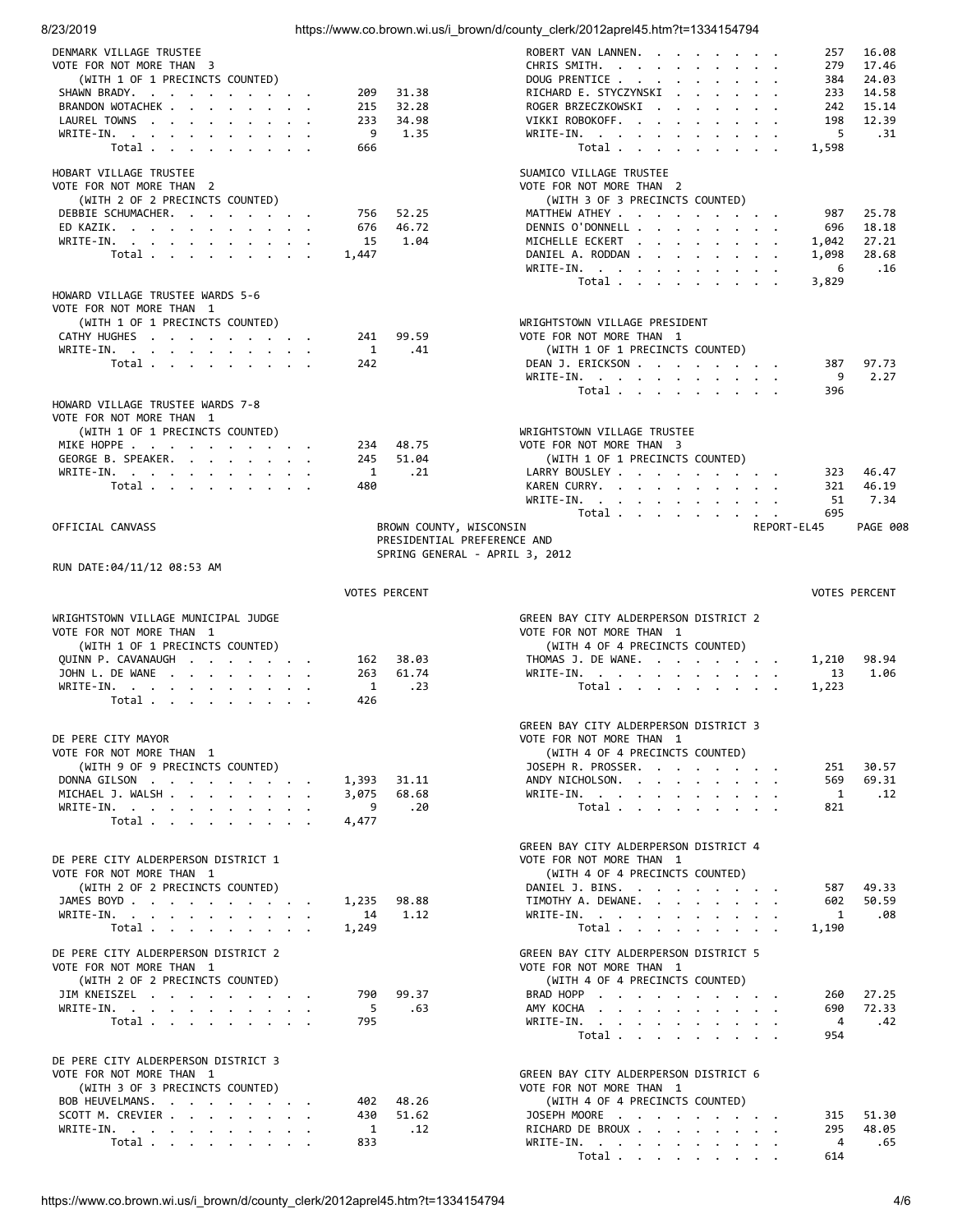| 8/23/2019                                                         |             |                      | https://www.co.brown.wi.us/i brown/d/county clerk/2012aprel45.htm?t=1334154794 |                      |
|-------------------------------------------------------------------|-------------|----------------------|--------------------------------------------------------------------------------|----------------------|
| DE PERE CITY ALDERPERSON DISTRICT 4                               |             |                      |                                                                                |                      |
| VOTE FOR NOT MORE THAN 1                                          |             |                      | GREEN BAY CITY ALDERPERSON DISTRICT 7                                          |                      |
| (WITH 2 OF 2 PRECINCTS COUNTED)                                   |             |                      | VOTE FOR NOT MORE THAN 1                                                       |                      |
| KEVIN A. BAUER.                                                   | 744         | 98.80                | (WITH 4 OF 4 PRECINCTS COUNTED)                                                |                      |
| WRITE-IN.                                                         | 9           | 1.20                 | DAVID H. BOYCE.<br>386                                                         | 56.60                |
| Total                                                             | 753         |                      | JEANINE HAMMES.<br>293                                                         | 42.96                |
|                                                                   |             |                      | 3<br>WRITE-IN.                                                                 | .44                  |
|                                                                   |             |                      | 682<br>Total                                                                   |                      |
| GREEN BAY CITY ALDERPERSON DISTRICT 1<br>VOTE FOR NOT MORE THAN 1 |             |                      |                                                                                |                      |
| (WITH 4 OF 4 PRECINCTS COUNTED)                                   |             |                      | GREEN BAY CITY ALDERPERSON DISTRICT 8                                          |                      |
| JERRY WIEZBISKIE                                                  | 1,129       | 98.78                | VOTE FOR NOT MORE THAN 1                                                       |                      |
| WRITE-IN.                                                         | 14          | 1.22                 | (WITH 5 OF 5 PRECINCTS COUNTED)                                                |                      |
| Total                                                             | 1,143       |                      | CHRISTOPHER WERY<br>786                                                        | 43.84                |
|                                                                   |             |                      | JESSE BRUNETTE.<br>1,000                                                       | 55.77                |
|                                                                   |             |                      | WRITE-IN.<br>7                                                                 | .39                  |
|                                                                   |             |                      | Total<br>1,793                                                                 |                      |
| OFFICIAL CANVASS                                                  |             |                      | BROWN COUNTY, WISCONSIN<br>REPORT-EL45                                         | <b>PAGE 009</b>      |
|                                                                   |             |                      | PRESIDENTIAL PREFERENCE AND                                                    |                      |
|                                                                   |             |                      | SPRING GENERAL - APRIL 3, 2012                                                 |                      |
| RUN DATE:04/11/12 08:53 AM                                        |             |                      |                                                                                |                      |
|                                                                   |             | <b>VOTES PERCENT</b> |                                                                                | <b>VOTES PERCENT</b> |
|                                                                   |             |                      |                                                                                |                      |
| GREEN BAY CITY ALDERPERSON DISTRICT 9                             |             |                      | SCH DISTRICT OF DENMARK BOARD MEM                                              |                      |
| VOTE FOR NOT MORE THAN 1                                          |             |                      | VOTE FOR NOT MORE THAN 2                                                       |                      |
| (WITH 3 OF 3 PRECINCTS COUNTED)                                   |             |                      | (WITH 9 OF 9 PRECINCTS COUNTED)                                                |                      |
| JIM WARNER                                                        | 740         | 53.94                | NANCY L. VAN ELZEN<br>651                                                      | 39.29                |
| GUY ZIMA.                                                         | 631         | 45.99                | PHILIP J. COPPERSMITH<br>432                                                   | 26.07                |
| WRITE-IN.                                                         | 1           | .07                  | JAMES CRAWFORD.<br>573                                                         | 34.58                |
| Total                                                             | 1,372       |                      | 1<br>WRITE-IN.                                                                 | .06                  |
|                                                                   |             |                      | Total<br>1,657                                                                 |                      |
| GREEN BAY CITY ALDERPERSON DISTRICT 10                            |             |                      |                                                                                |                      |
| VOTE FOR NOT MORE THAN 1                                          |             |                      | UNIFIED SCHOOL DISTRICT OF DE PERE BRD MEM                                     |                      |
| (WITH 4 OF 4 PRECINCTS COUNTED)                                   |             |                      | VOTE FOR NOT MORE THAN 2                                                       |                      |
| MARK STEUER.                                                      | 747         | 51.06                | (WITH 11 OF 11 PRECINCTS COUNTED)                                              |                      |
| STEVEN DENEYS                                                     | 710         | 48.53                | RHONDA F. MATZKE<br>1,771                                                      | 27.07                |
| WRITE-IN.                                                         | 6           | .41                  | SAYURI PEARSON LONGNECKER<br>652                                               | 9.96                 |
| Total                                                             | 1,463       |                      | DOUG SEEMAN.<br>1,458                                                          | 22.28                |
|                                                                   |             |                      | DAN VAN STRATEN<br>2,640                                                       | 40.35                |
|                                                                   |             |                      | WRITE-IN.<br>22                                                                | .34                  |
| GREEN BAY CITY ALDERPERSON DISTRICT 11                            |             |                      | Total $\cdots$ $\cdots$ $\cdots$<br>6,543                                      |                      |
| VOTE FOR NOT MORE THAN 1                                          |             |                      |                                                                                |                      |
| (WITH 4 OF 4 PRECINCTS COUNTED)                                   |             |                      |                                                                                |                      |
| BRIAN DANZINGER                                                   | 1,002       | 98.14                | GREEN BAY AREA PUBLIC SCH DIST BRD MEM<br>VOTE FOR NOT MORE THAN 2             |                      |
| WRITE-IN, , , , , , , , , , ,<br>Total                            | 19<br>1,021 | 1.86                 | (WITH 61 OF 61 PRECINCTS COUNTED)                                              |                      |
|                                                                   |             |                      | MARY ANN ANDERSON.<br>9,069                                                    | 30.61                |
|                                                                   |             |                      | MARY FRANTZ.<br>9,372                                                          | 31.64                |
| GREEN BAY CITY ALDERPERSON DISTRICT 12                            |             |                      | ANDREW M. BECKER<br>10,995                                                     | 37.12                |
| VOTE FOR NOT MORE THAN 1                                          |             |                      | 187<br>WRITE-IN.                                                               | .63                  |
| (WITH 3 OF 3 PRECINCTS COUNTED)                                   |             |                      | Total<br>29,623                                                                |                      |
| TOM SLADEK                                                        | 973         | 58.19                |                                                                                |                      |
| PATRICK J. BUCKLEY                                                | 696         | 41.63                |                                                                                |                      |
| WRITE-IN.                                                         | 3           | .18                  | HOWARD/SUAMICO SCH DIST BRD MEM V-HOWARD REP                                   |                      |
| Total                                                             | 1,672       |                      | VOTE FOR NOT MORE THAN 1                                                       |                      |
|                                                                   |             |                      | (WITH 10 OF 10 PRECINCTS COUNTED)                                              |                      |
|                                                                   |             |                      | JEFF EILERS.<br>2,342<br>PETER APP                                             | 56.72<br>42.67       |
| ASHWAUBENON SCH DIST BOARD MEM<br>VOTE FOR NOT MORE THAN 1        |             |                      | 1,762<br>WRITE-IN.<br>25                                                       | .61                  |
| (WITH 9 OF 9 PRECINCTS COUNTED)                                   |             |                      | 4,129<br>Total                                                                 |                      |
| JAY VAN LAANEN.                                                   | 2,179       | 99.14                |                                                                                |                      |
| WRITE-IN.                                                         | 19          | .86                  |                                                                                |                      |
| Total $\cdots$ $\cdots$ $\cdots$                                  | 2,198       |                      | HOWARD/SUAMICO SCH DIST BRD MEM V-SUAMICO REP                                  |                      |
|                                                                   |             |                      | VOTE FOR NOT MORE THAN 1                                                       |                      |
|                                                                   |             |                      | (WITH 10 OF 10 PRECINCTS COUNTED)                                              |                      |
| BRILLION PUBLIC SCHOOLS BOARD MEM                                 |             |                      | LISA BOTSFORD<br>3,720                                                         | 99.09                |
| VOTE FOR NOT MORE THAN 2                                          |             |                      | WRITE-IN.<br>34                                                                | .91                  |
| (WITH 2 OF 2 PRECINCTS COUNTED)                                   |             |                      | Total<br>3,754                                                                 |                      |
| ROBERT STANELLE                                                   | 9           | 18.75                |                                                                                |                      |
| BRIAN W. HORN                                                     | 18          | 37.50                |                                                                                |                      |
| GORDON GASCH<br>NICOLE CALAWAY.                                   | 10<br>11    | 20.83<br>22.92       | KAUKAUNA AREA SCH DIST SCH BRD MEM<br>VOTE FOR NOT MORE THAN 2                 |                      |
| WRITE-IN.                                                         | 0           |                      | (WITH 1 OF 1 PRECINCTS COUNTED)                                                |                      |
| Total                                                             | 48          |                      | WILLIAM A. HASTIE.<br>27                                                       | 12.68                |
|                                                                   |             |                      | SALLY JO FEISTEL<br>37                                                         | 17.37                |
|                                                                   |             |                      | PHILIP M. KOHNE<br>63                                                          | 29.58                |
|                                                                   |             |                      | GIOVANNA R. FELLER<br>83                                                       | 38.97                |
|                                                                   |             |                      | WRITE-IN.<br>3                                                                 | 1.41                 |
|                                                                   |             |                      | Total<br>213                                                                   |                      |
| OFFICIAL CANVASS                                                  |             |                      | BROWN COUNTY, WISCONSIN<br>REPORT-EL45                                         | PAGE 010             |

PRESIDENTIAL PREFERENCE AND